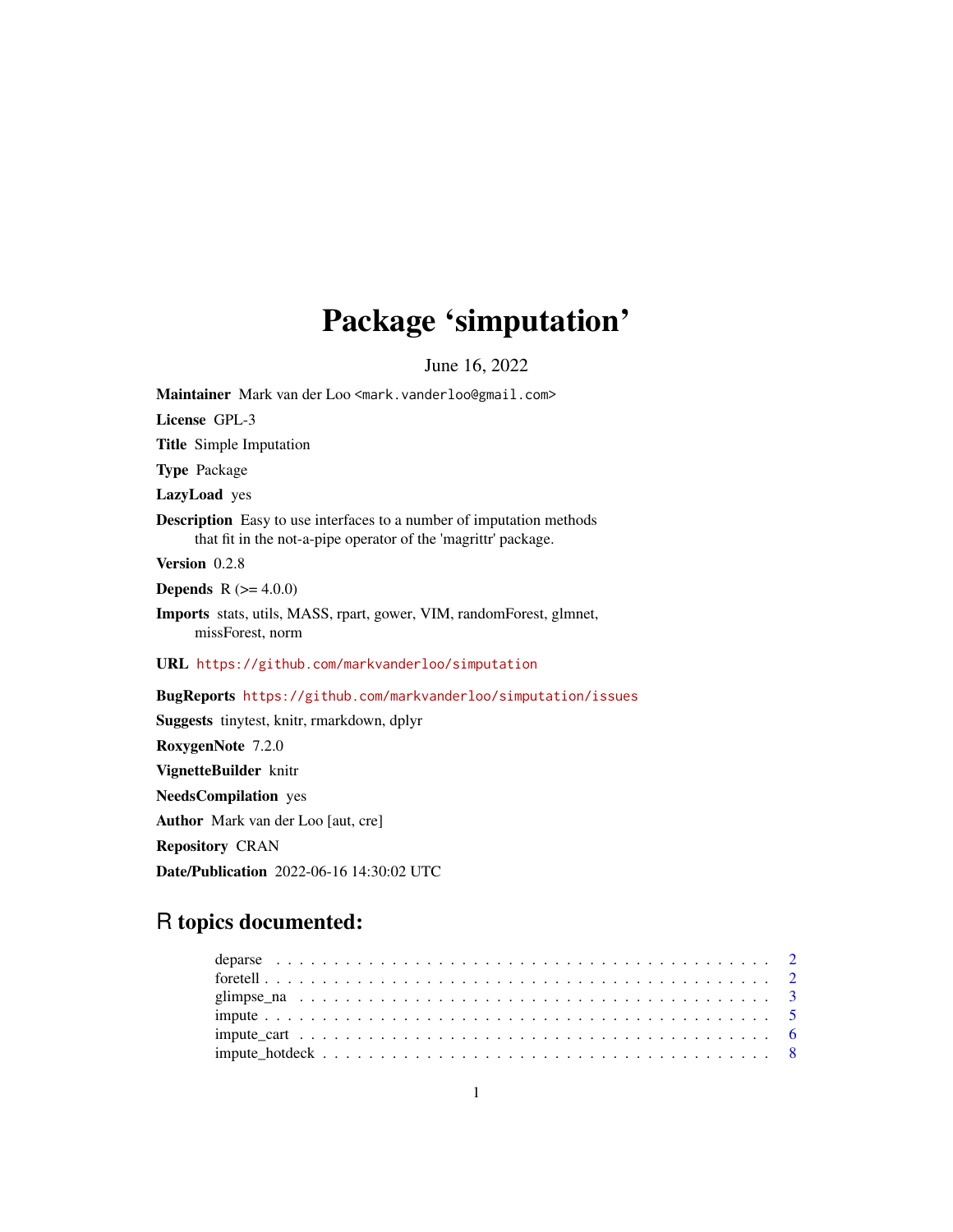#### <span id="page-1-0"></span>2 foretell

| Index |  |
|-------|--|
|       |  |
|       |  |
|       |  |
|       |  |
|       |  |
|       |  |
|       |  |

deparse *A* deparse *replacement that always returns a length-1 vector*

#### Description

A deparse replacement that always returns a length-1 vector

#### Usage

deparse(...)

# Arguments

... Arguments passed on to base::deparse()

#### Value

The deparsed string

# Examples

```
long_formula <- this_is_a_formula_with_long_variables ~
  the_test_is_checking_if_deparse_will_return +
  multiple_strings_or_not
simputation:::deparse(long_formula)
```
<span id="page-1-1"></span>foretell *Alternative to 'predict' returning values of correct type.*

#### Description

Te default precict function doesn't always return the predicted variable by default. For example, when estimating a binomial model using [glm](#page-0-0), by default the log-odds are returned. for etell wraps predict while setting options so that the actual predicted value is returned.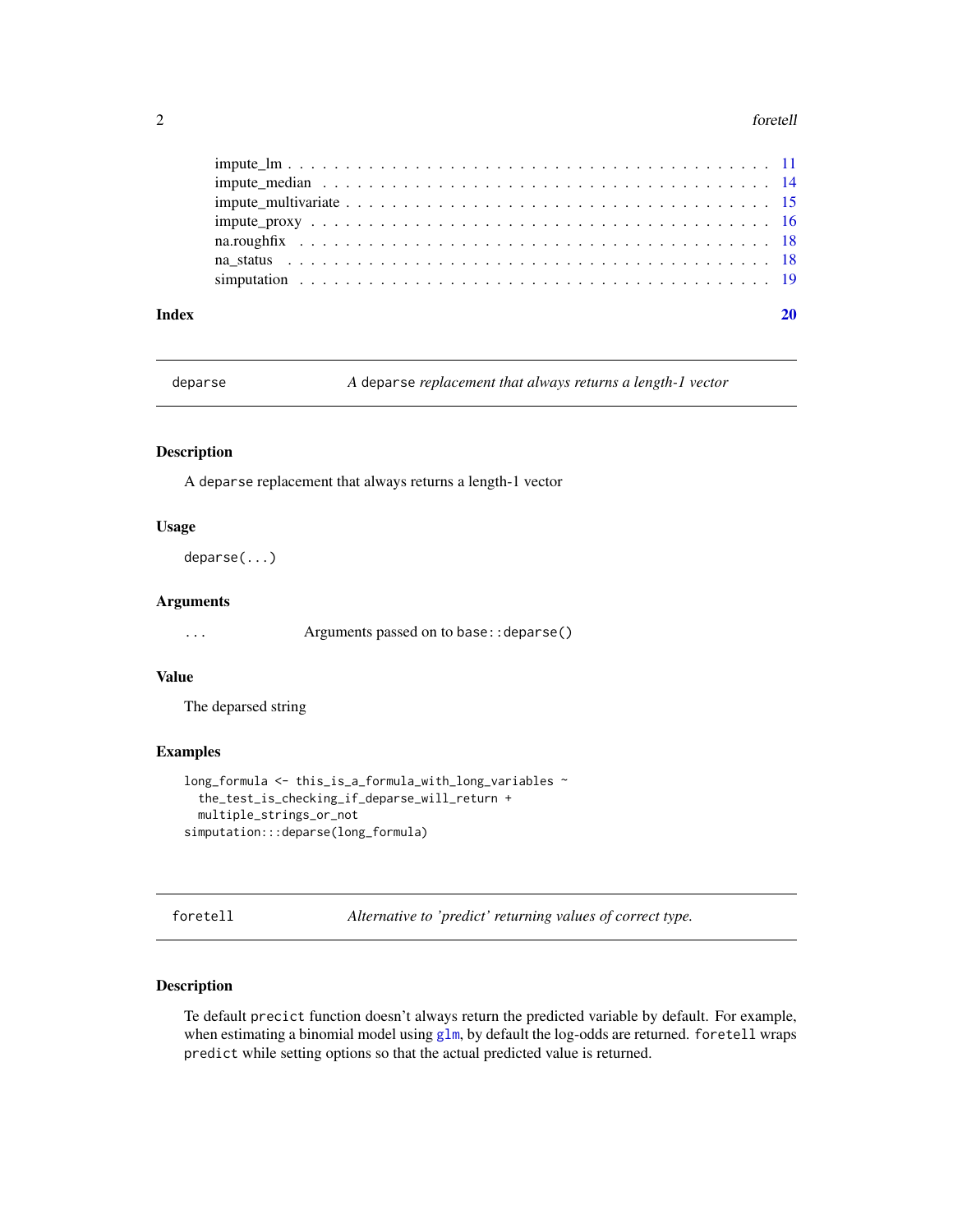# <span id="page-2-0"></span>glimpse\_na 3

# Usage

```
foretell(object, ...)
## Default S3 method:
foretell(object, ...)
## S3 method for class 'glm'
foretell(object, newdata = NULL, type, ...)## S3 method for class 'rpart'
foretell(object, newdata, type, ...)
```
# Arguments

| object    | A model object, $(\text{lm}, \text{glm}, )$                                                                                       |
|-----------|-----------------------------------------------------------------------------------------------------------------------------------|
| $\ddotsc$ | Furher arguments passed to predict.                                                                                               |
| newdata   | [data. frame] a data frame in which to look for variables with which to predict.<br>For glmnet models this argument is mandatory. |
| type      | [character] Type of output. If missing, the type of predicted variable is re-<br>turned.                                          |

<span id="page-2-1"></span>

| glimpse_na | Show the number of (remaining) missing values. |  |
|------------|------------------------------------------------|--|
|------------|------------------------------------------------|--|

### Description

Quick indication of the amount and location of missing values. The function uses [na\\_status](#page-17-1) to print the missing values, but returns the original x (invisibly) and therefore can be used in an imputation pipeline to peek at the NA's status.

### Usage

```
glimpse_na(x, show_only_missing = TRUE, ...)
```
lhs %?>% rhs

### Arguments

| x                 | an R object caryying data (e.g. data. frame)    |
|-------------------|-------------------------------------------------|
| show_only_missing |                                                 |
|                   | if TRUE only columns with NA's will be printed. |
| $\cdot$           | arguments passed to na_status.                  |
| lhs               | left hand side of pipe                          |
| rhs               | right hand side of pipe                         |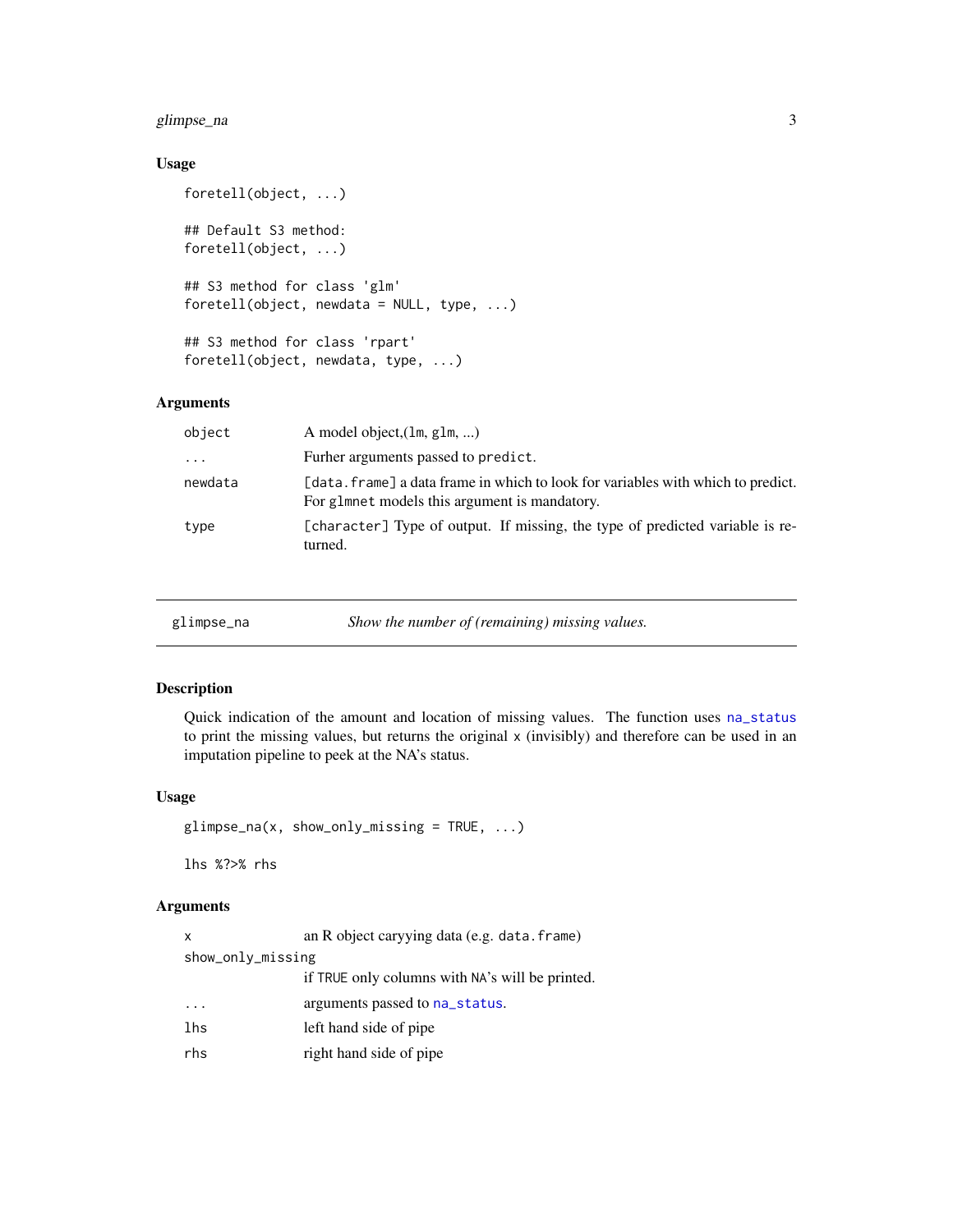#### <span id="page-3-0"></span>Details

glimpse\_na is especially helpful when interactively adding imputation methods. glimpse\_na is named after [glimpse](#page-0-0) in dplyr.

Operator %?>% is syntactic sugar: it inserts a glimpse\_na in the pipe.

### Examples

```
irisNA <- iris
irisNA[1:3,1] <- irisNA[3:7,2] <- NA
# How many NA's?
na_status(irisNA)
# add an imputation method one at a time
iris_imputed <-
  irisNA |>
  glimpse_na() # same as above
# ok, glimpse_na says "Sepal.Width" has NA's
# fix that:
iris_imputed <-
 irisNA |>
  impute\_const(Sepal.Width ~ 7) |>
  glimpse_na() # end NA
# Sepal.Length is having NA's
iris_imputed <-
  irisNA |>
  impute\_const(Sepal.Width ~ 7) |>
  impute_cart(Sepal.Length ~ .) |>
  glimpse_na() # end NA
# in an existing imputation pipeline we can peek with
# glimpse_na or %?>%
iris_imputed <-
  irisNA |>
  glimpse_na() |> # shows the begin NA
  impute_const(Sepal.Width ~ 7) |>
  glimpse_na() |> # after 1 imputation
  impute_cart(Sepal.Length ~ .) |>
  glimpse_na() # end NA
# or
iris_imputed <-
  irisNA %?>%
  impute_const(Sepal.Width ~ 7) %?>%
```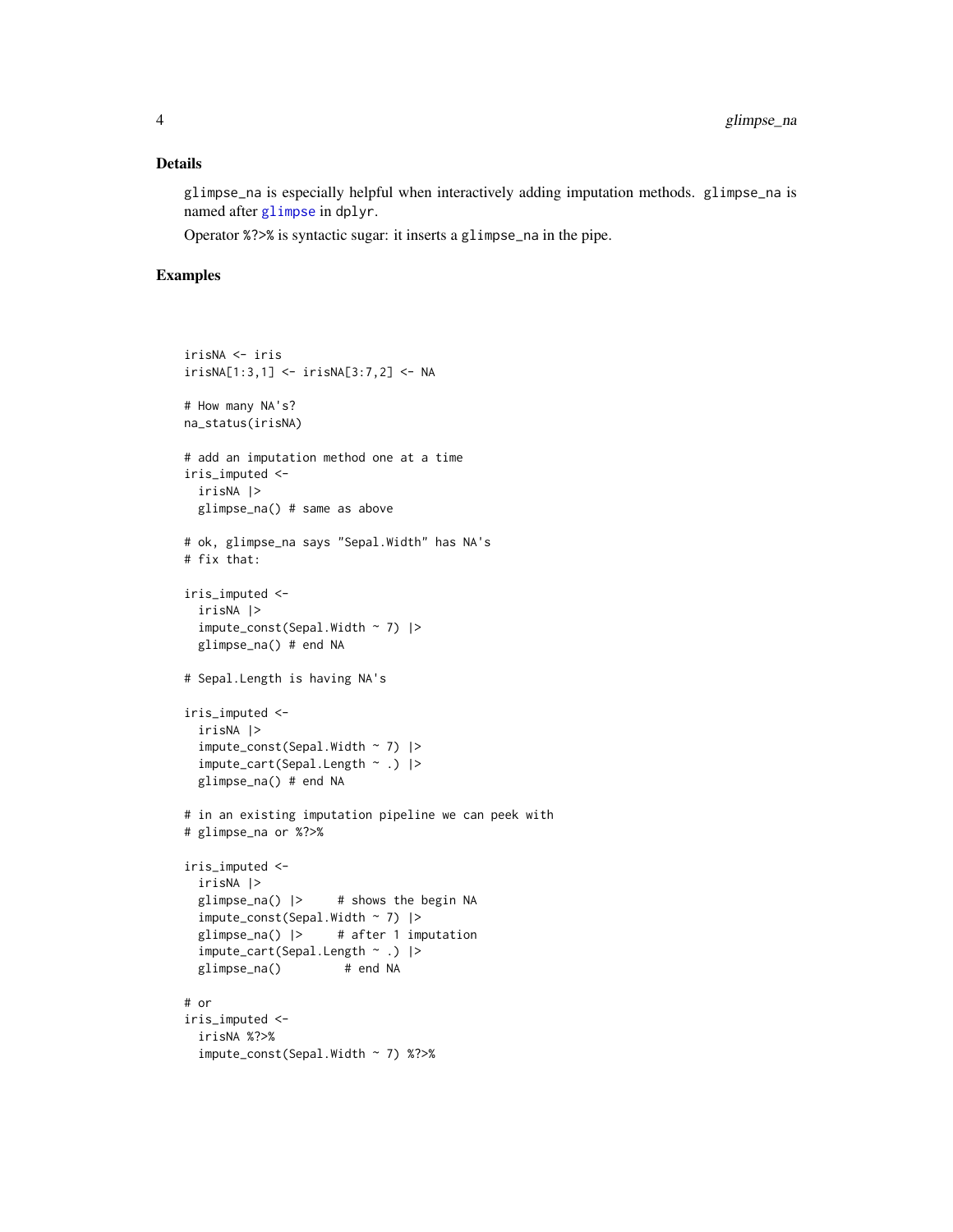#### <span id="page-4-0"></span>impute 55 and 55 and 55 and 55 and 55 and 55 and 55 and 55 and 55 and 55 and 55 and 55 and 55 and 55 and 55 and 55 and 55 and 55 and 55 and 55 and 55 and 55 and 55 and 55 and 55 and 55 and 55 and 55 and 55 and 55 and 55 an

```
impute_cart(Sepal.Length ~ .)
```

```
na_status(iris_imputed)
```
<span id="page-4-1"></span>impute *Impute using a previously fitted model.*

#### **Description**

Impute one or more variables using a single R object representing a previously fitted model.

#### Usage

```
impute(dat, formula, predictor = foretell, ...)
impute_(dat, variables, model, predictor = foretell, ...)
```
#### Arguments

| dat       | [data.frame] The data to be imputed.                                                                                                                             |
|-----------|------------------------------------------------------------------------------------------------------------------------------------------------------------------|
| formula   | [formula] object of the form <imputed variables=""> ~ <model object=""></model></imputed>                                                                        |
| predictor | [function] with signature object, newdata,  that returns predicted val-<br>ues given a model object and a new dataset new data. By default for etell is<br>used. |
| $\cdots$  | Extra arguments passed to predictor                                                                                                                              |
| variables | [character] Names of columns in dat to impute.                                                                                                                   |
| model     | A model object.                                                                                                                                                  |

### Model specification

Formulas are of the form

IMPUTED\_VARIABLES ~ MODEL\_OBJECT

The left-hand-side of the formula object lists the variable or variables to be imputed. The righthand-side must be a model object for which an S3 predict method is implemented. Alternatively, one can specify a custom predicting function. This function must accept at least a model and a dataset, and return one predicted value for each row in the dataset.

[foretell](#page-1-1) implements usefull predict methods for cases where by default the predicted output is not of the same type as the predicted variable (e.g. when using certain link functions in glm)

#### Details

impute\_ is an explicit version of impute that works better in programming contexts, especially in cases involving nonstandard evaluation.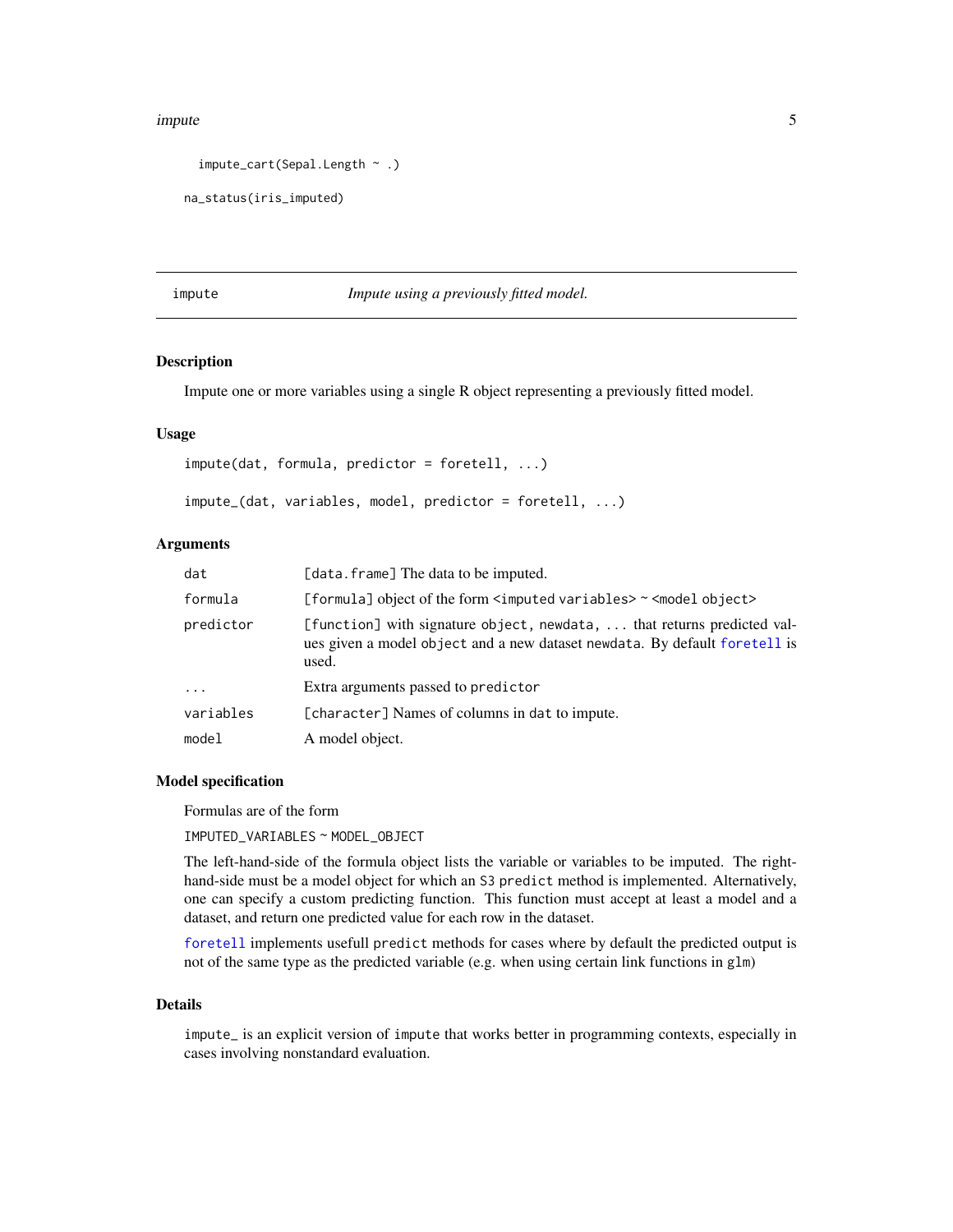# <span id="page-5-0"></span>See Also

Other imputation: [impute\\_cart\(](#page-5-1)), [impute\\_hotdeck](#page-7-1), [impute\\_lm\(](#page-10-1))

#### Examples

```
irisNA <- iris
iris[1:3,1] < -NAmy_model <- lm(Sepal.Length ~ Sepal.Width + Species, data=iris)
impute(irisNA, Sepal.Length ~ my_model)
```
<span id="page-5-1"></span>impute\_cart *Decision Tree Imputation*

#### Description

Imputation based on CART models or Random Forests.

#### Usage

```
impute_cart(
 dat,
  formula,
 add_residual = c("none", "observed", "normal"),
  cp,
 na_action = na.rpart,
  ...
\mathcal{L}impute_rf(
 dat,
  formula,
 add_residual = c("none", "observed", "normal"),
 na_action = na.omit,
  ...
\mathcal{L}
```
#### Arguments

| dat          | [data.frame], with variables to be imputed and their predictors.                                                                                                                                                                                                                                                                                               |
|--------------|----------------------------------------------------------------------------------------------------------------------------------------------------------------------------------------------------------------------------------------------------------------------------------------------------------------------------------------------------------------|
| formula      | [formula] imputation model description (see Details below).                                                                                                                                                                                                                                                                                                    |
| add_residual | [character] Type of residual to add. "normal" means that the imputed value is<br>drawn from N(mu, sd) where mu and sd are estimated from the model's residuals<br>(mu should equal zero in most cases). If add_residual = "observed", residu-<br>als are drawn (with replacement) from the model's residuals. Ignored for non-<br>numeric predicted variables. |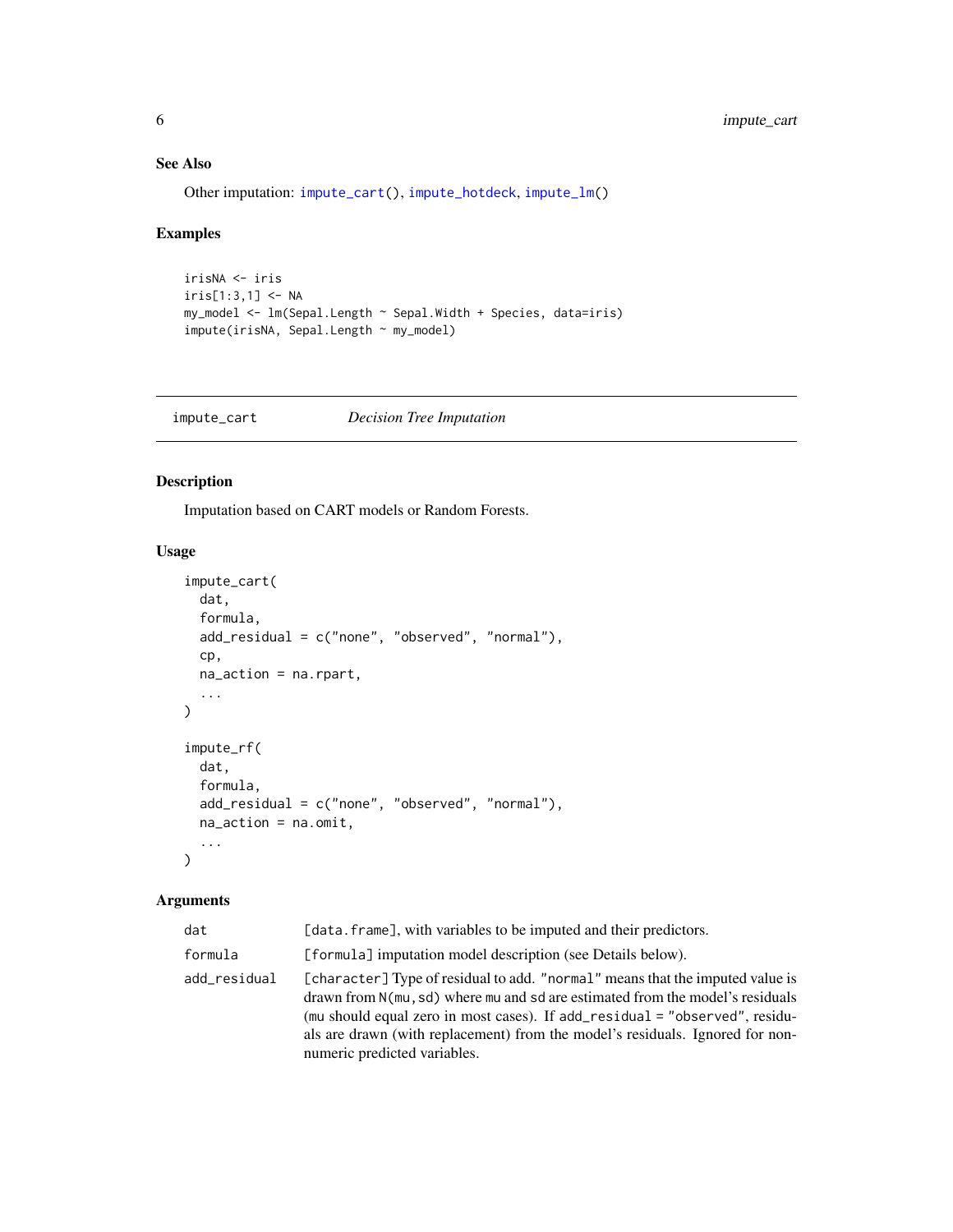#### <span id="page-6-0"></span>impute\_cart 7

| cp        | The complexity parameter used to prune the CART model. If omitted, no prun-<br>ing takes place. If a single number, the same complexity parameter is used for<br>each imputed variable. If of length # of variables imputed, the complexity pa-<br>rameters used must be in the same order as the predicted variables in the model<br>formula. |
|-----------|------------------------------------------------------------------------------------------------------------------------------------------------------------------------------------------------------------------------------------------------------------------------------------------------------------------------------------------------|
| na action | [function] what to do with missings in training data. By default cases with<br>missing values in predicted or predictors are omitted (see 'Missings in training<br>data'.                                                                                                                                                                      |
|           | further arguments passed to                                                                                                                                                                                                                                                                                                                    |
|           | • rpart for impute_cart<br>• randomForest for impute_rf                                                                                                                                                                                                                                                                                        |

#### Model specification

Formulas are of the form

IMPUTED\_VARIABLES ~ MODEL\_SPECIFICATION [ | GROUPING\_VARIABLES ]

The left-hand-side of the formula object lists the variable or variables to be imputed. Variables on the right-hand-side are used as predictors in the CART or random forest model.

If grouping variables are specified, the data set is split according to the values of those variables, and model estimation and imputation occur independently for each group.

Grouping using dplyr::group\_by is also supported. If groups are defined in both the formula and using dplyr::group\_by, the data is grouped by the union of grouping variables. Any missing value in one of the grouping variables results in an error.

# Methodology

CART imputation by impute\_cart can be used for numerical, categorical, or mixed data. Missing values are estimated using a Classification and Regression Tree as specified by Breiman, Friedman and Olshen (1984). This means that prediction is fairly robust agains missingess in predictors.

Random Forest imputation with impute\_rf can be used for numerical, categorical, or mixed data. Missing values are estimated using a Random Forest model as specified by Breiman (2001).

#### References

Breiman, L., Friedman, J., Stone, C.J. and Olshen, R.A., 1984. Classification and regression trees. CRC press.

Breiman, L., 2001. Random forests. Machine learning, 45(1), pp.5-32.

#### See Also

Other imputation: [impute\\_hotdeck](#page-7-1), [impute\\_lm\(](#page-10-1)), [impute\(](#page-4-1))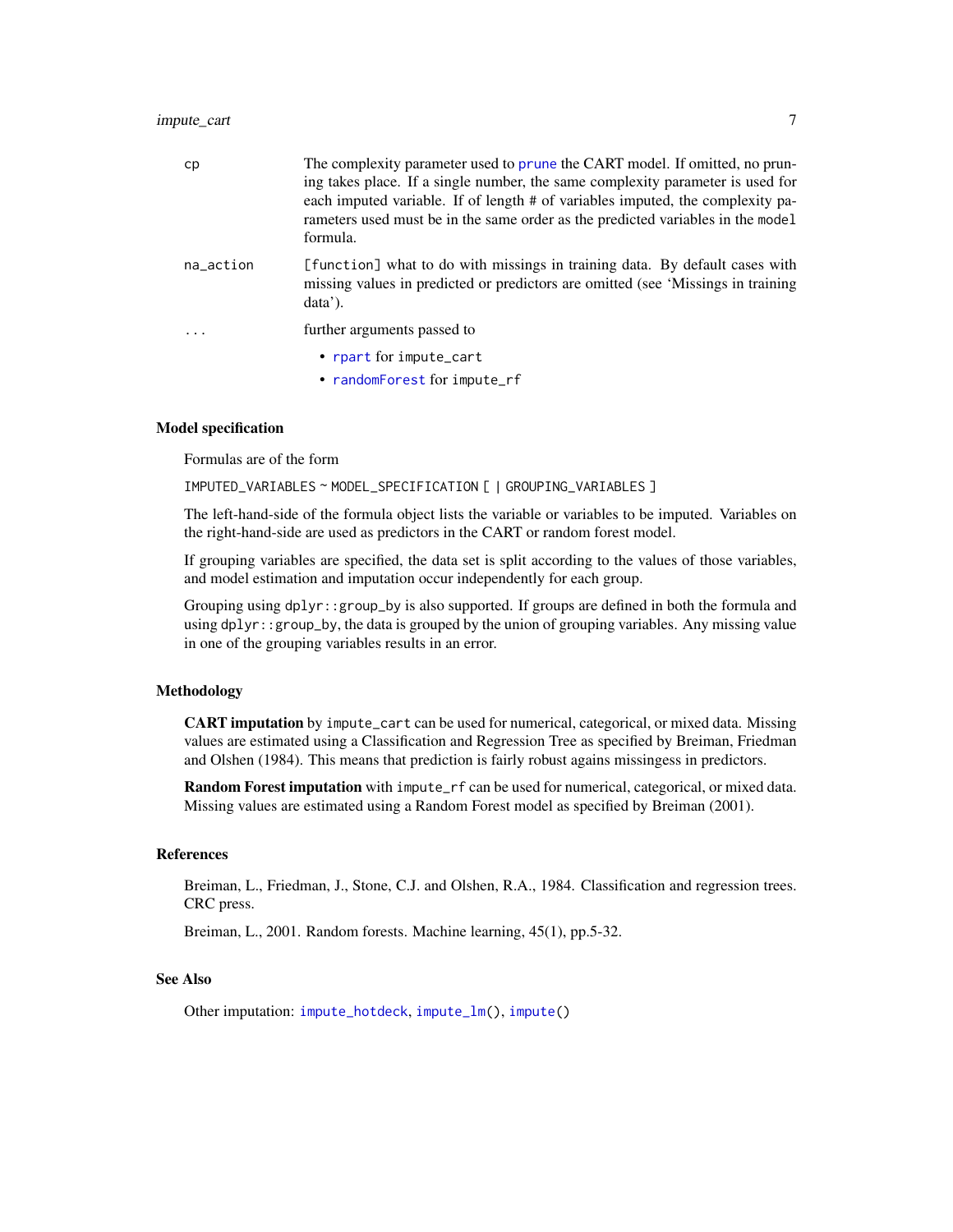<span id="page-7-1"></span><span id="page-7-0"></span>

#### **Description**

Hot-deck imputation methods include random and sequential hot deck, k-nearest neighbours imputation and predictive mean matching.

# Usage

```
impute_rhd(
 dat,
 formula,
 pool = c("complete", "univariate", "multivariate"),
 prob,
 backend = getOption("simputation.hdbackend", default = c("simputation", "VIM")),
  ...
)
impute_shd(
 dat,
  formula,
 pool = c("complete", "univariate", "multivariate"),
 order = c("locf", "nocb"),backend = getOption("simputation.hdbackend", default = c("simputation", "VIM")),
  ...
)
impute_pmm(
 dat,
  formula,
 predictor = impute_lm,
 pool = c("complete", "univariate", "multivariate"),
  ...
)
impute_knn(
  dat,
  formula,
 pool = c("complete", "univariate", "multivariate"),
 k = 5,backend = getOption("simputation.hdbackend", default = c("simputation", "VIM")),
  ...
\mathcal{L}
```
#### Arguments

dat [data.frame], with variables to be imputed and their predictors.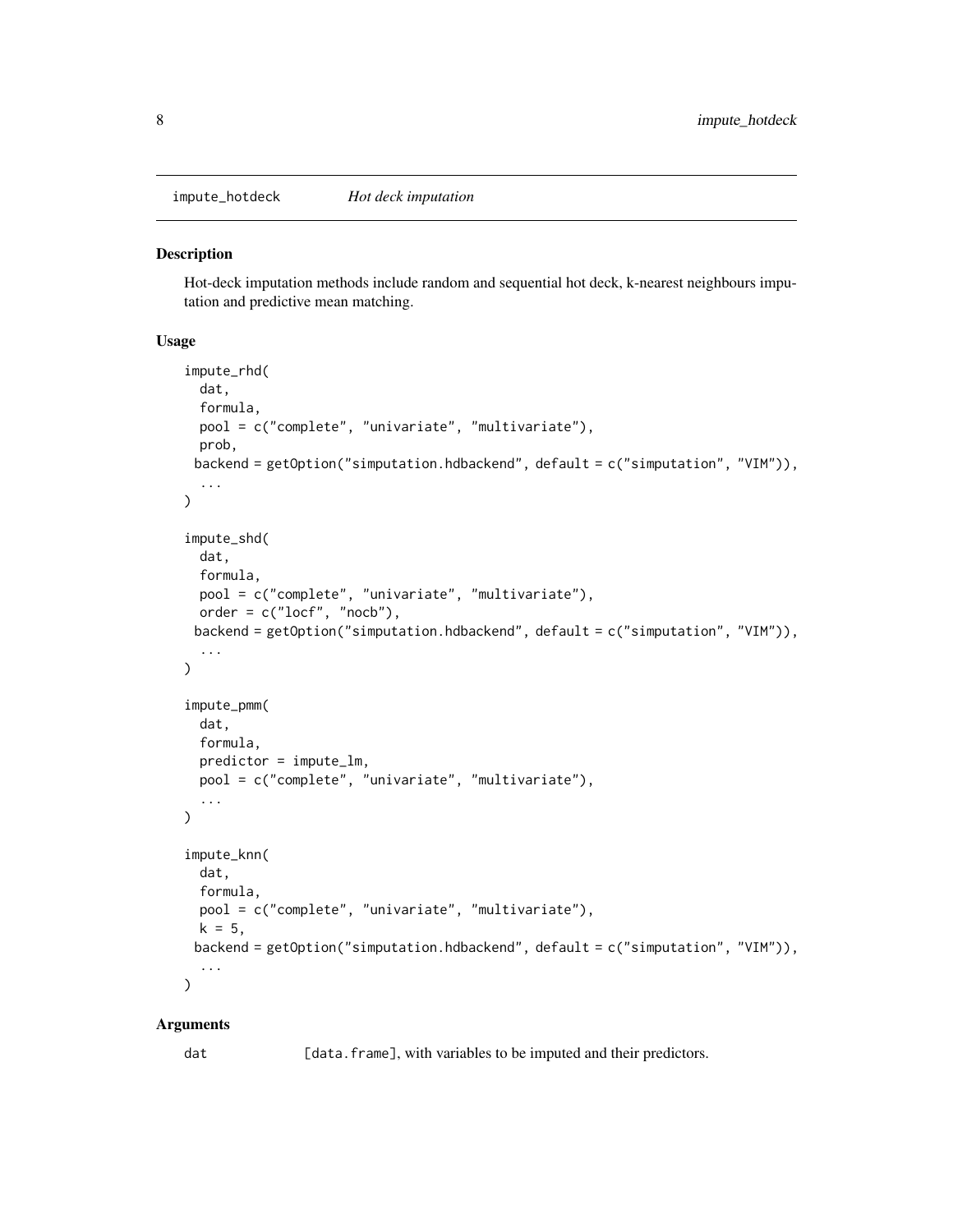<span id="page-8-0"></span>

| formula   | [formula] imputation model description (see Details below).                                                                                                                                                               |
|-----------|---------------------------------------------------------------------------------------------------------------------------------------------------------------------------------------------------------------------------|
| pool      | [character] Specify donor pool when backend="simputation"                                                                                                                                                                 |
|           | • "complete". Only records for which the variables on the left-hand-side of<br>the model formula are complete are used as donors. If a record has multiple<br>missings, all imputations are taken from a single donor.    |
|           | • "univariate". Imputed variables are treated one by one and independently<br>so the order of variable imputation is unimportant. If a record has multiple<br>missings, separate donors are drawn for each missing value. |
|           | • "multivariate". A donor pool is created for each missing data pattern.<br>If a record has multiple missings, all imputations are taken from a single<br>donor.                                                          |
| prob      | [numeric] Sampling probability weights (passed through to sample). Must be<br>of length nrow(dat).                                                                                                                        |
| backend   | [character] Choose the backend for imputation. If backend="VIM" the vari-<br>ables used to sort the data (in case of sequential hot deck) may not coincide with<br>imputed variables.                                     |
|           | further arguments passed to VIM: : hotdeck if VIM is chosen as backend, other-<br>wise they are passed to                                                                                                                 |
|           | • order for impute_shd and backend="simputation"                                                                                                                                                                          |
|           | • VIM:: hotdeck for impute_shd and impute_rhd when backend="VIM".                                                                                                                                                         |
|           | . VIM: kNN for impute_knn when backend="VIM"                                                                                                                                                                              |
|           | • The predictor function for impute_pmm.                                                                                                                                                                                  |
| order     | [character] Last Observation Carried Forward or Next Observarion Carried<br>Backward. Only for backend="simputation"                                                                                                      |
| predictor | [function] Imputation to use for predictive part in predictive mean matching.<br>Any of the impute_ functions of this package (it makes no sense to use a hot-<br>deck imputation).                                       |
| k         | [numeric] Number of nearest neighbours to draw the donor from.                                                                                                                                                            |

#### Model specification

Formulas are of the form

IMPUTED\_VARIABLES ~ MODEL\_SPECIFICATION [ | GROUPING\_VARIABLES ]

The left-hand-side of the formula object lists the variable or variables to be imputed. The interpretation of the independent variables on the right-hand-side depends on the imputation method.

- impute\_rhd Variables in MODEL\_SPECIFICATION and/or GROUPING\_VARIABLES are used to split the data set into groups prior to imputation. Use  $\sim$  1 to specify that no grouping is to be applied.
- impute\_shd Variables in MODEL\_SPECIFICATION are used to sort the data. When multiple variables are specified, each variable after the first serves as tie-breaker for the previous one.
- impute\_knn The predictors are used to determine Gower's distance between records (see [gower\\_topn](#page-0-0)). This may include the variables to be imputed..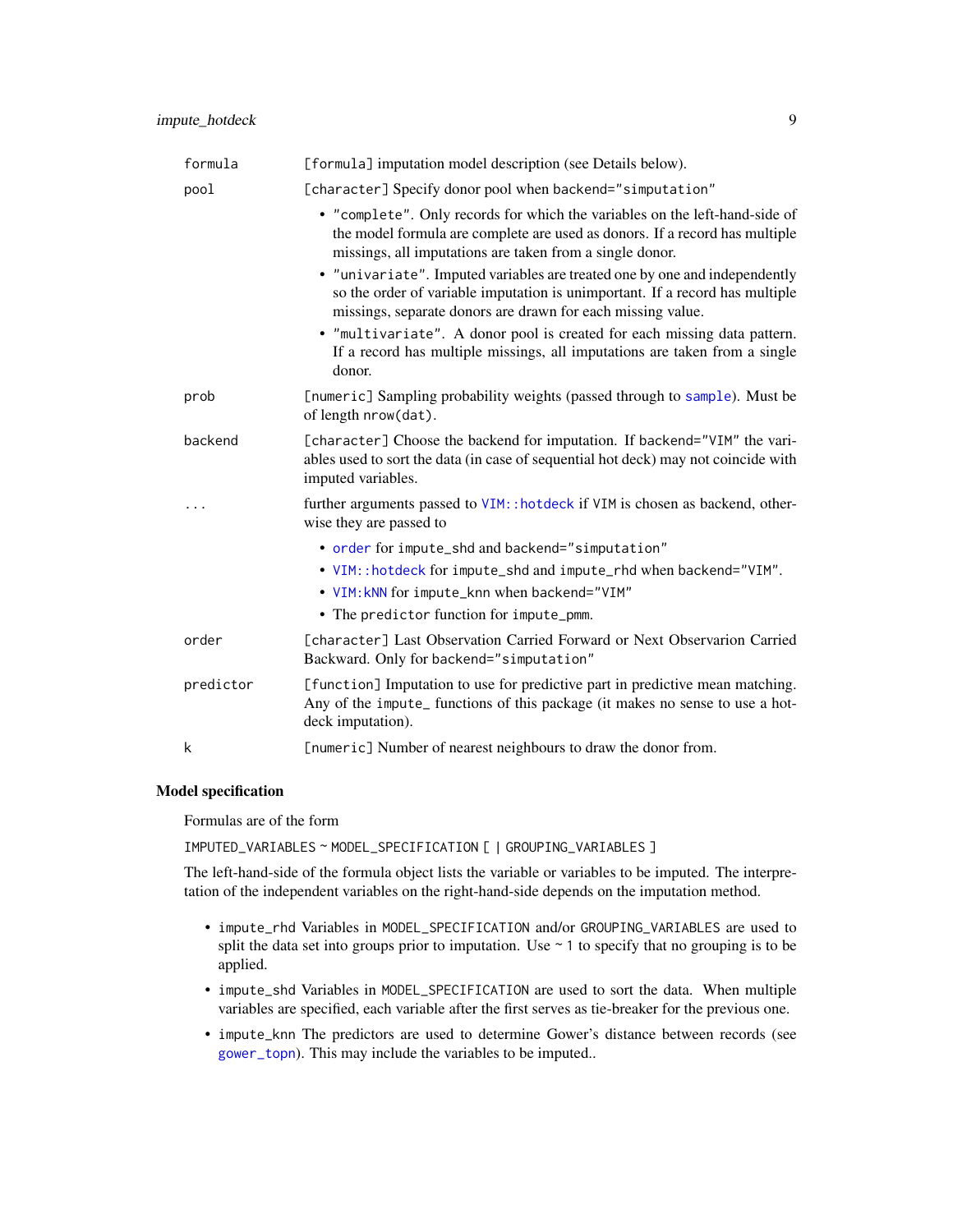• impute\_pmm Predictive mean matching. The MODEL\_SPECIFICATION is passed through to the predictor function.

If grouping variables are specified, the data set is split according to the values of those variables, and model estimation and imputation occur independently for each group.

Grouping using dplyr::group\_by is also supported. If groups are defined in both the formula and using  $d$ plyr::group\_by, the data is grouped by the union of grouping variables. Any missing value in one of the grouping variables results in an error.

#### Methodology

Random hot deck imputation with impute\_rhd can be applied to numeric, categorical or mixed data. A missing value is copied from a sampled record. Optionally samples are taken within a group, or with non-uniform sampling probabilities. See Andridge and Little (2010) for an overview of hot deck imputation methods.

Sequential hot deck imputation with impute\_rhd can be applied to numeric, categorical, or mixed data. The dataset is sorted using the 'predictor variables'. Missing values or combinations thereof are copied from the previous record where the value(s) are available in the case of LOCF and from the next record in the case of NOCF.

Predictive mean matching with impute\_pmm can be applied to numeric data. Missing values or combinations thereof are first imputed using a predictive model. Next, these predictions are replaced with observed (combinations of) values nearest to the prediction. The nearest value is the observed value with the smallest absolute deviation from the prediction.

K-nearest neighbour imputation with impute\_knn can be applied to numeric, categorical, or mixed data. For each record containing missing values, the  $k$  most similar completed records are determined based on Gower's (1977) similarity coefficient. From these records the actual donor is sampled.

#### Using the VIM backend

The [VIM](https://CRAN.R-project.org/package=VIM) package has efficient implementations of several popular imputation methods. In particular, its random and sequential hotdeck implementation is faster and more memory-efficient than that of the current package. Moreover, VIM offers more fine-grained control over the imputation process then simputation.

If you have this package installed, it can be used by setting backend="VIM" for functions supporting this option. Alternatively, one can set options(simputation.hdbackend="VIM") so it becomes the default.

Simputation will map the simputation call to a function in the VIM package. In particular:

- impute\_rhd is mapped to VIM::hotdeck where imputed variables are passed to the variable argument and the union of predictor and grouping variables are passed to domain\_var. Extra arguments in ... are passed to VIM::hotdeck as well. Argument pool is ignored.
- impute\_shd is mapped to VIM:: hotdeck where imputed variables are passed to the variable argument, predictor variables to ord\_var and grouping variables to domain\_var. Extra arguments in ... are passed to VIM::hotdeck as well. Arguments pool and order are ignored. In VIM the donor pool is determined on a per-variable basis, equivalent to setting pool="univariate" with the simputation backend. VIM is LOCF-based. Differences between simputation and VIM likely occurr when the sorting variables contain missings.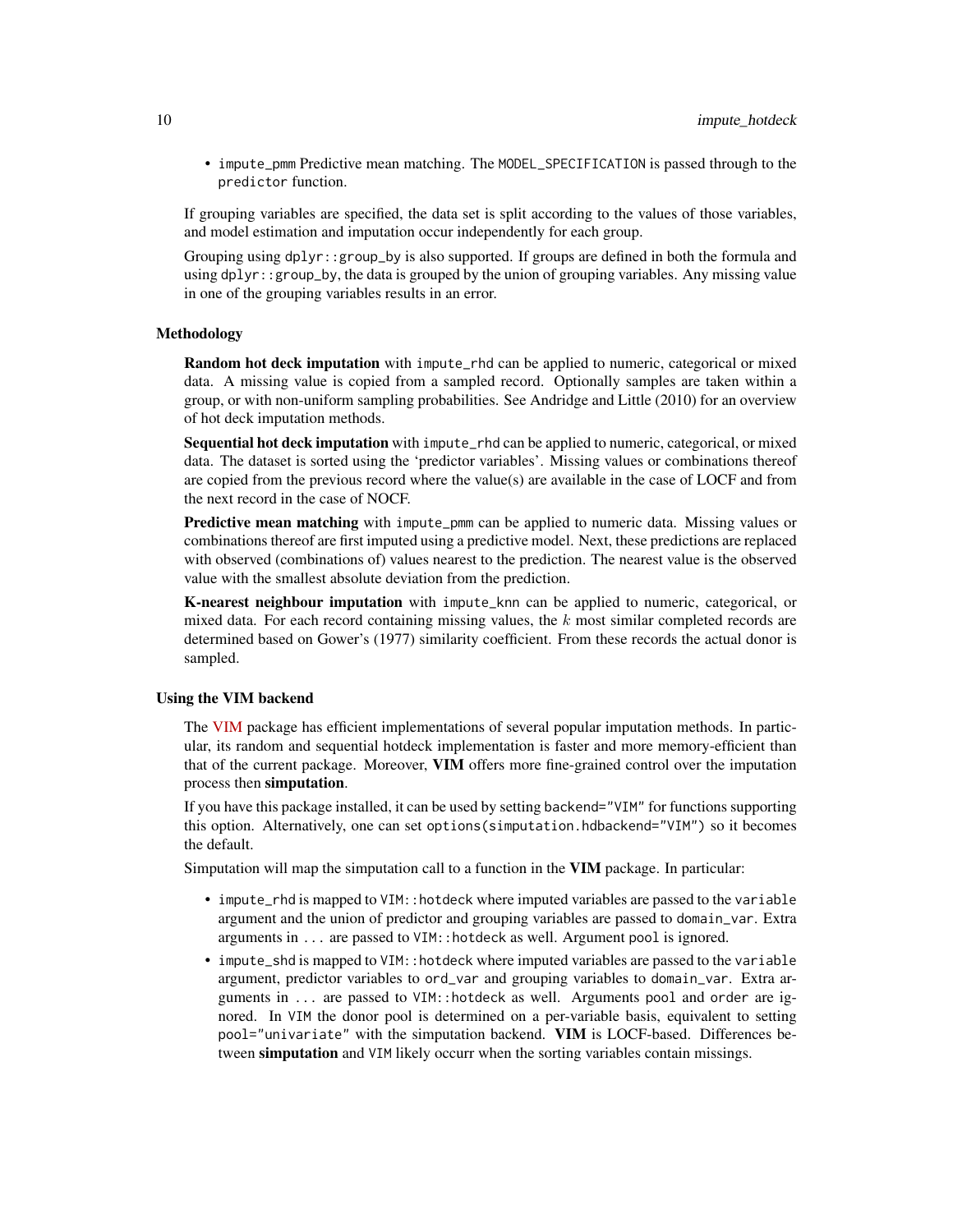#### <span id="page-10-0"></span>impute\_lm that is a set of the set of the set of the set of the set of the set of the set of the set of the set of the set of the set of the set of the set of the set of the set of the set of the set of the set of the set

• impute\_knn is mapped to VIM::kNN where imputed variables are passed to variable, predictor variables are passed to dist\_var and grouping variables are ignored with a message. Extra arguments in ... are passed to VIM:: kNN as well. Argument pool is ignored. Note that simputation adheres stricktly to the Gower's original definition of the distance measure, while VIM uses a generalized variant that can take ordered factors into account.

By default, VIM's imputation functions add indicator variables to the original data to trace what values have been imputed. This is switched off by default for consistency with the rest of the simputation package, but it may be turned on again by setting imp\_var=TRUE.

#### References

Andridge, R.R. and Little, R.J., 2010. A review of hot deck imputation for survey non-response. International statistical review, 78(1), pp.40-64.

Gower, J.C., 1971. A general coefficient of similarity and some of its properties. Biometrics, pp.857–871.

#### See Also

Other imputation: [impute\\_cart\(](#page-5-1)), [impute\\_lm\(](#page-10-1)), [impute\(](#page-4-1))

<span id="page-10-1"></span>impute\_lm *(Robust) Linear Regression Imputation*

#### Description

Regression imputation methods including linear regression, robust linear regression with M-estimators, regularized regression with lasso/elasticnet/ridge regression.

#### Usage

```
impute_lm(
  dat,
  formula,
  add_residual = c("none", "observed", "normal"),
  na_action = na.omit,
  ...
)
impute_rlm(
  dat,
  formula,
  add_residual = c("none", "observed", "normal"),
  na<sub>-</sub>action = na.omit....
)
```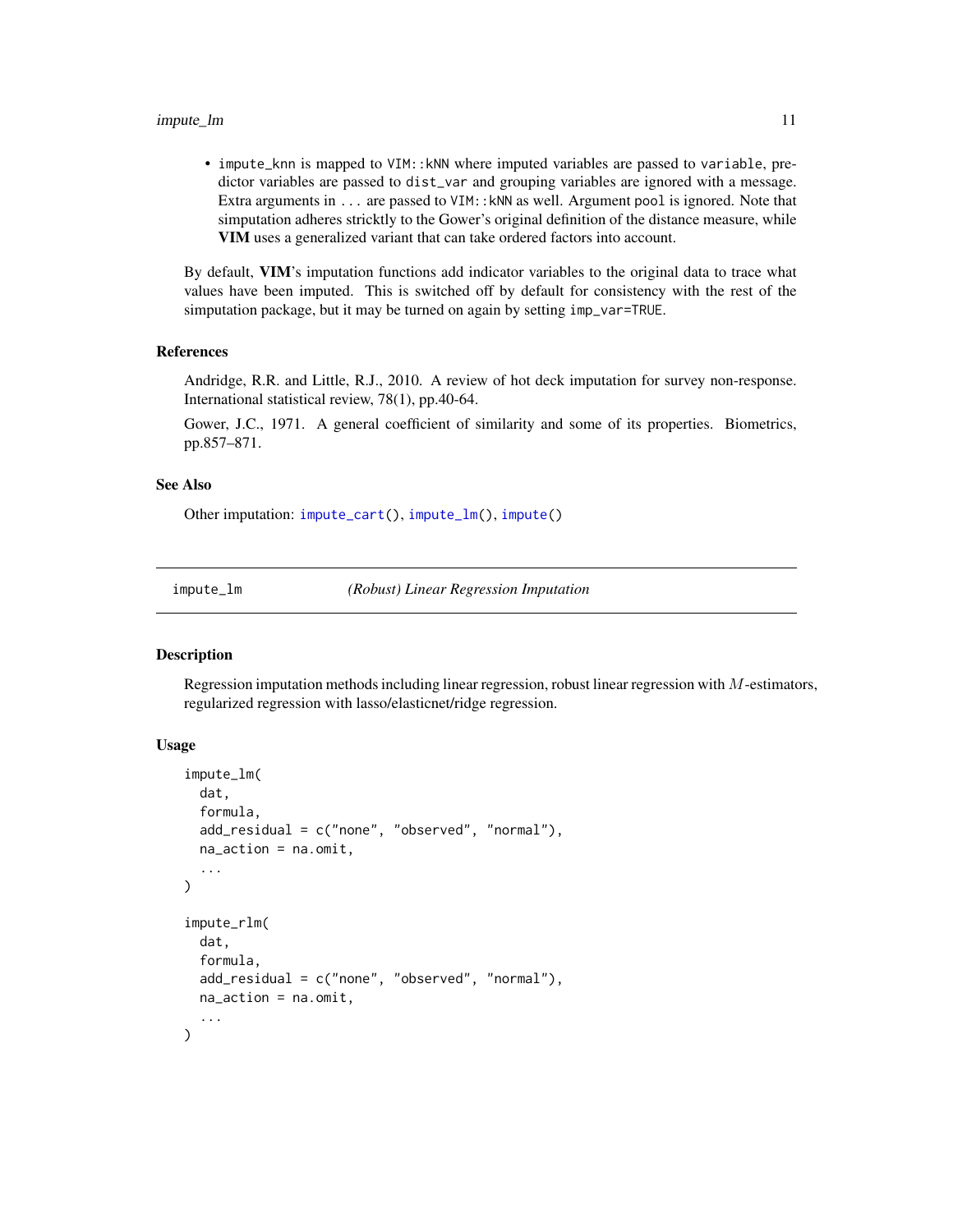```
impute_en(
  dat,
  formula,
 add_residual = c("none", "observed", "normal"),
 na_action = na.omit,
 family = c("gaussian", "poisson"),
 s = 0.01,
  ...
)
```
#### Arguments

| dat          | [data.frame], with variables to be imputed and their predictors.                                                                                                                                                                                                                                                                                               |
|--------------|----------------------------------------------------------------------------------------------------------------------------------------------------------------------------------------------------------------------------------------------------------------------------------------------------------------------------------------------------------------|
| formula      | [formula] imputation model description (See Model description)                                                                                                                                                                                                                                                                                                 |
| add_residual | [character] Type of residual to add. "normal" means that the imputed value is<br>drawn from N(mu, sd) where mu and sd are estimated from the model's residuals<br>(mu should equal zero in most cases). If add_residual = "observed", residu-<br>als are drawn (with replacement) from the model's residuals. Ignored for non-<br>numeric predicted variables. |
| na_action    | [function] what to do with missings in training data. By default cases with<br>missing values in predicted or predictors are omitted (see 'Missings in training<br>data'.                                                                                                                                                                                      |
|              | further arguments passed to                                                                                                                                                                                                                                                                                                                                    |
|              | $\cdot$ lm for impute_lm<br>• rlm for impute_rlm<br>• glmnet for impute_en                                                                                                                                                                                                                                                                                     |
| family       | Response type for elasticnet / lasso regression. For family="gaussian" the<br>imputed variables are general numeric variables. For family="poisson" the<br>imputed variables are nonnegative counts. See glmnet for details.                                                                                                                                   |
| S            | The value of $\lambda$ to use when computing predictions for lasso/elasticnet regres-<br>sion (parameter s of predict.glmnet). For impute\_en the (optional) param-<br>eter lambda is passed to glmnet when estimating the model (which is advised<br>against).                                                                                                |

#### Value

dat, but imputed where possible.

# Model specification

Formulas are of the form

IMPUTED\_VARIABLES ~ MODEL\_SPECIFICATION [ | GROUPING\_VARIABLES ]

The left-hand-side of the formula object lists the variable or variables to be imputed. The right-hand side excluding the optional GROUPING\_VARIABLES model specification for the underlying predictor.

If grouping variables are specified, the data set is split according to the values of those variables, and model estimation and imputation occur independently for each group.

<span id="page-11-0"></span>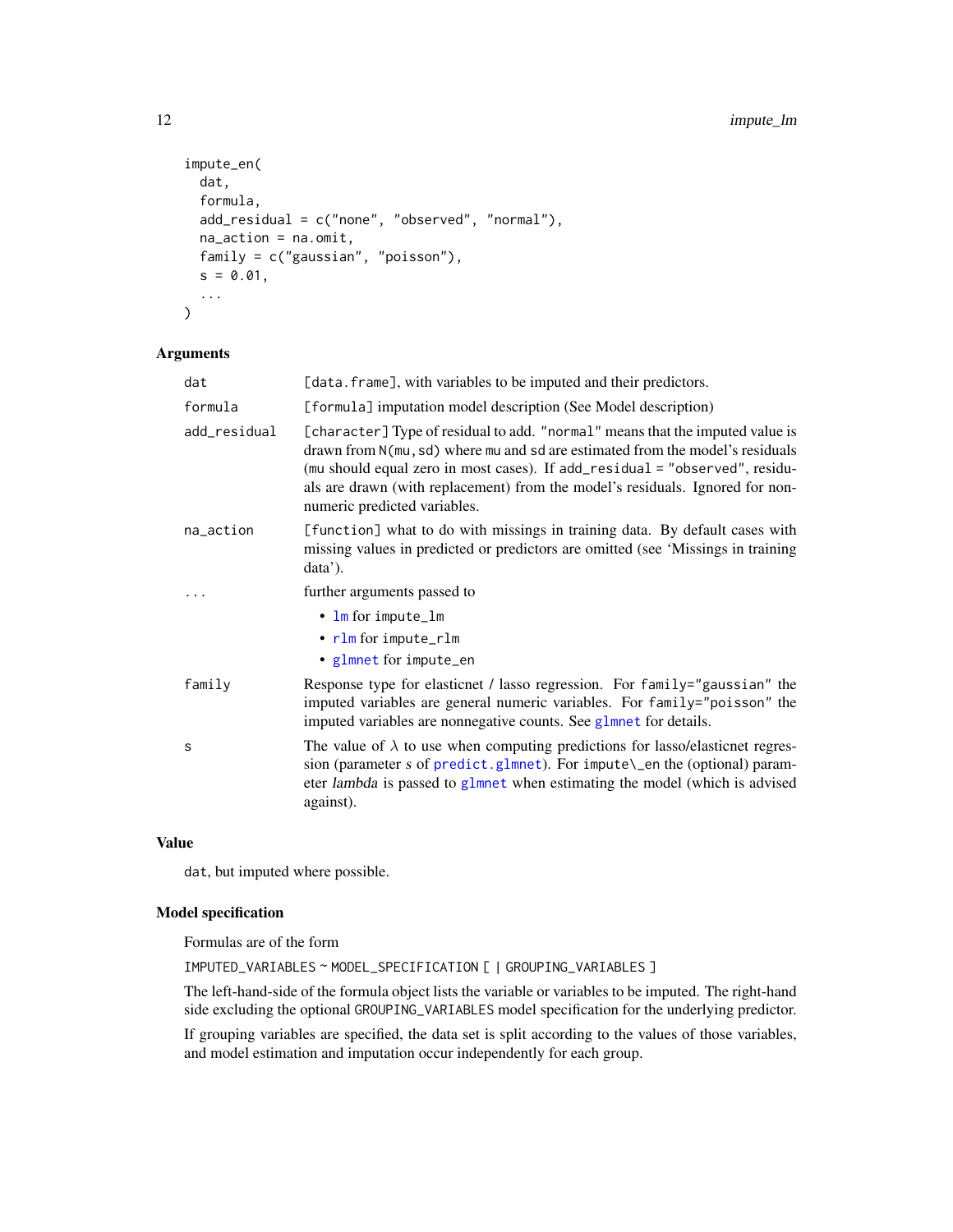#### <span id="page-12-0"></span>impute\_lm that is a set of the set of the set of the set of the set of the set of the set of the set of the set of the set of the set of the set of the set of the set of the set of the set of the set of the set of the set

Grouping using dplyr::group\_by is also supported. If groups are defined in both the formula and using  $d$ plyr:: group\_by, the data is grouped by the union of grouping variables. Any missing value in one of the grouping variables results in an error.

Grouping is ignored for impute\_const.

#### Methodology

Linear regression model imputation with impute\_lm can be used to impute numerical variables based on numerical and/or categorical predictors. Several common imputation methods, including ratio and (group) mean imputation can be expressed this way. See 1m for details on possible model specification.

Robust linear regression through M-estimation with impute\_rlm can be used to impute numerical variables employing numerical and/or categorical predictors. In  $M$ -estimation, the minimization of the squares of residuals is replaced with an alternative convex function of the residuals that decreases the influence of outliers.

Also see e.g. Huber (1981).

Lasso/elastic net/ridge regression imputation with impute\_en can be used to impute numerical variables employing numerical and/or categorical predictors. For this method, the regression coefficients are found by minimizing the least sum of squares of residuals augmented with a penalty term depending on the size of the coefficients. For lasso regression (Tibshirani, 1996), the penalty term is the sum of squares of the coefficients. For ridge regression (Hoerl and Kennard, 1970), the penalty term is the sum of absolute values of the coefficients. Elasticnet regression (Zou and Hastie, 2010) allows switching from lasso to ridge by penalizing by a weighted sum of the sum-of-squares and sum of absolute values term.

#### References

Huber, P.J., 2011. Robust statistics (pp. 1248-1251). Springer Berlin Heidelberg.

Hoerl, A.E. and Kennard, R.W., 1970. Ridge regression: Biased estimation for nonorthogonal problems. Technometrics, 12(1), pp.55-67.

Tibshirani, R., 1996. Regression shrinkage and selection via the lasso. Journal of the Royal Statistical Society. Series B (Methodological), pp.267-288.

Zou, H. and Hastie, T., 2005. Regularization and variable selection via the elastic net. Journal of the Royal Statistical Society: Series B (Statistical Methodology), 67(2), pp.301-320.

#### See Also

[Getting started with simputation,](../doc/intro.html)

Other imputation: [impute\\_cart\(](#page-5-1)), [impute\\_hotdeck](#page-7-1), [impute\(](#page-4-1))

#### Examples

```
data(iris)
irisNA <- iris
irisNA[1:4, "Sepal.Length"] <- NA
irisNA[3:7, "Sepal.Width"] <- NA
```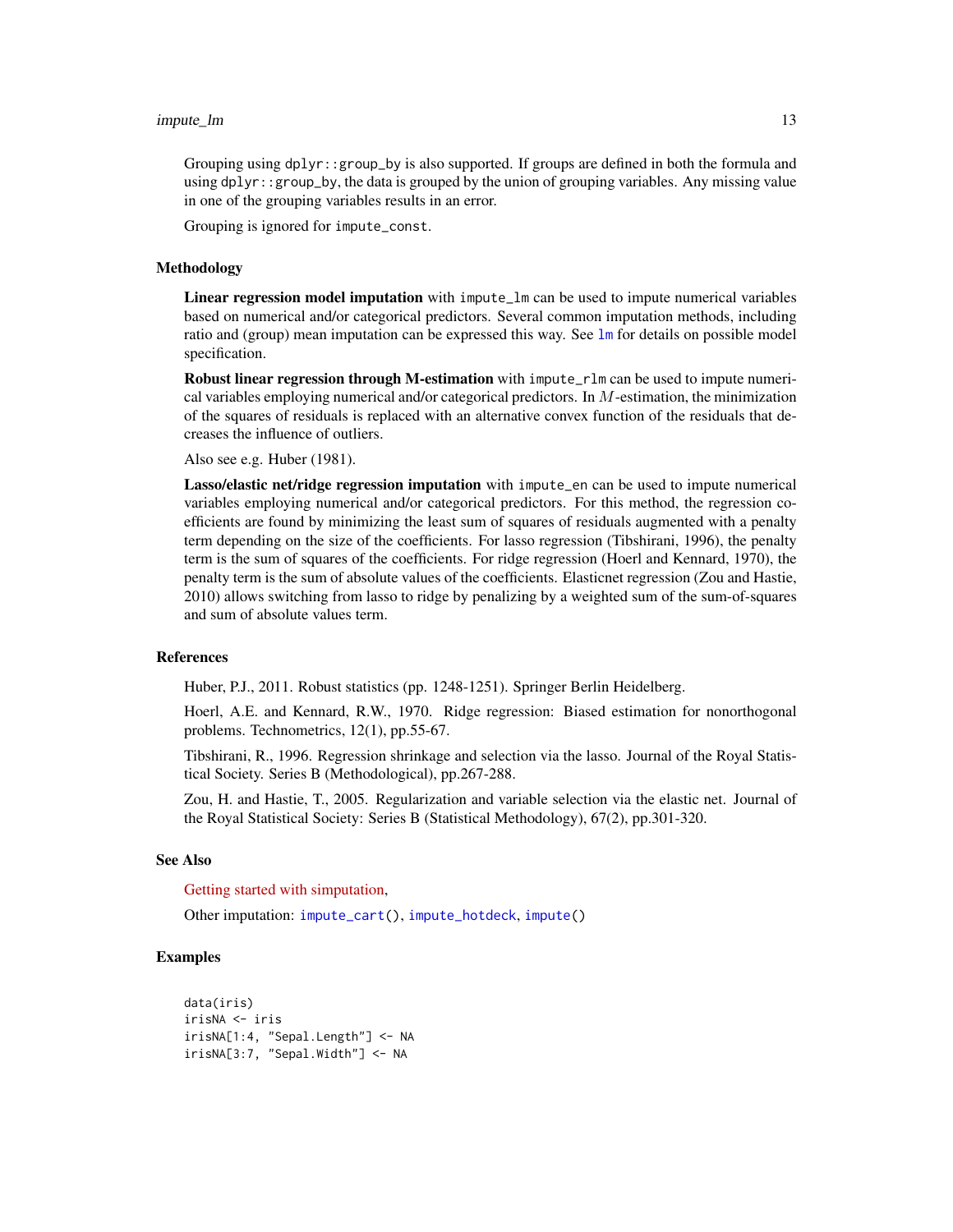```
# impute a single variable (Sepal.Length)
i1 <- impute_lm(irisNA, Sepal.Length ~ Sepal.Width + Species)
# impute both Sepal.Length and Sepal.Width, using robust linear regression
i2 <- impute_rlm(irisNA, Sepal.Length + Sepal.Width ~ Species + Petal.Length)
```
impute\_median *Impute (group-wise) medians*

### Description

Impute medians of group-wise medians.

#### Usage

```
impute_median(
  dat,
  formula,
  add_residual = c("none", "observed", "normal"),
  type = 7,...
\mathcal{L}
```
# Arguments

| dat          | [data.frame], with variables to be imputed and their predictors.                                                                                                                                                                                                                                                                                               |
|--------------|----------------------------------------------------------------------------------------------------------------------------------------------------------------------------------------------------------------------------------------------------------------------------------------------------------------------------------------------------------------|
| formula      | [formula] imputation model description (See Model description)                                                                                                                                                                                                                                                                                                 |
| add_residual | [character] Type of residual to add. "normal" means that the imputed value is<br>drawn from N(mu, sd) where mu and sd are estimated from the model's residuals<br>(mu should equal zero in most cases). If add_residual = "observed", residu-<br>als are drawn (with replacement) from the model's residuals. Ignored for non-<br>numeric predicted variables. |
| type         | [integer] Specifies the algorithm to compute the median. See the 'details'<br>section of quantile.                                                                                                                                                                                                                                                             |
| $\ddotsc$    | Currently not used.                                                                                                                                                                                                                                                                                                                                            |

#### Model Specification

Formulas are of the form

IMPUTED\_VARIABLES ~ MODEL\_SPECIFICATION [ | GROUPING\_VARIABLES ]

The left-hand-side of the formula object lists the variable or variables to be imputed. Variables in MODEL\_SPECIFICATION and/or GROUPING\_VARIABLES are used to split the data set into groups prior to imputation. Use  $\sim$  1 to specify that no grouping is to be applied.

<span id="page-13-0"></span>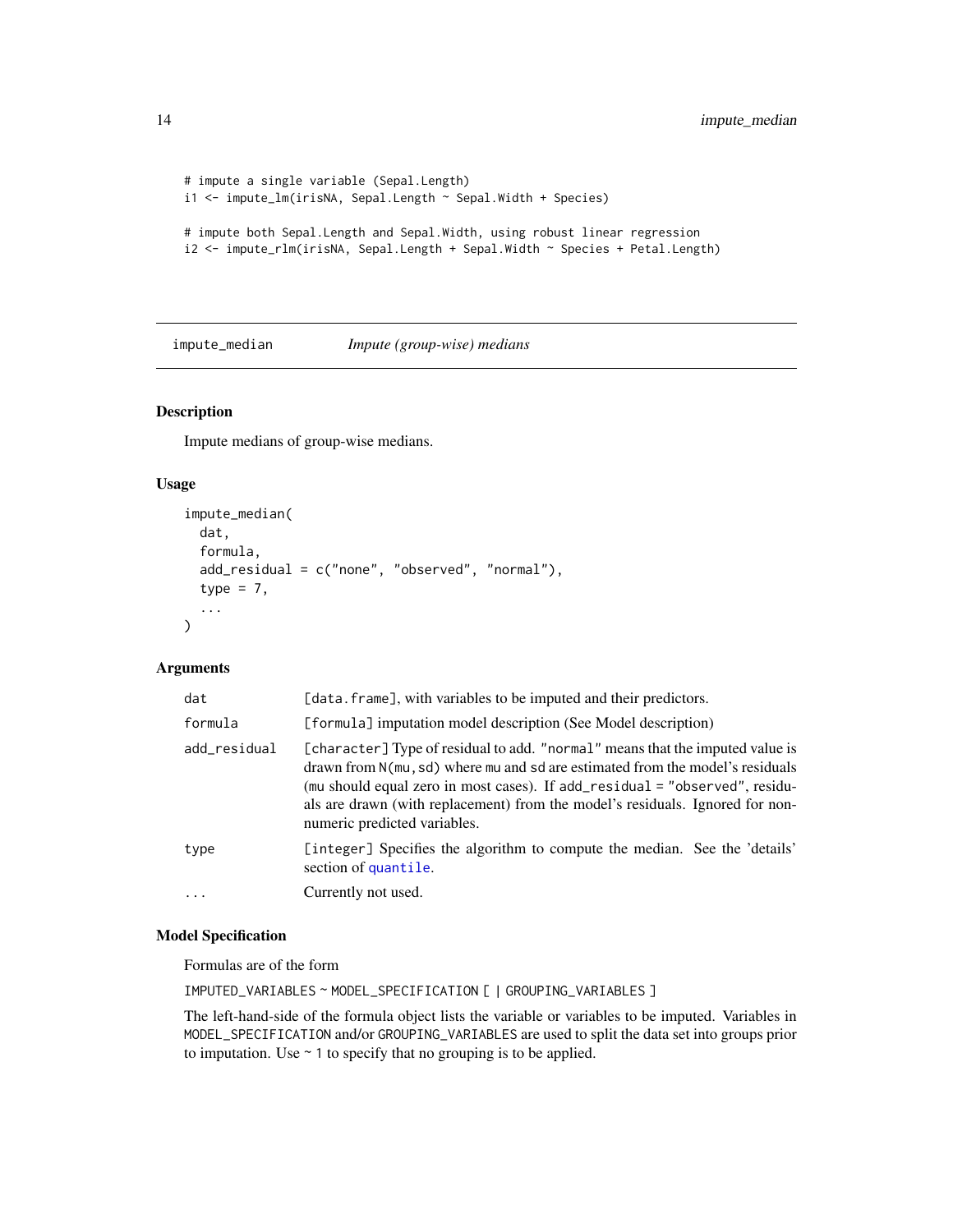### <span id="page-14-0"></span>impute\_multivariate 15

# Examples

```
# group-wise median imputation
irisNA <- iris
irisNA[1:3,1] <- irisNA[4:7,2] <- NA
a <- impute_median(irisNA, Sepal.Length ~ Species)
head(a)
# group-wise median imputation, all variables except species
a <- impute_median(irisNA, . - Species ~ Species)
head(a)
```
impute\_multivariate *Multivariate, model-based imputation*

#### Description

Models that simultaneously optimize imptuation of multiple variables. Methods include imputation based on EM-estimation of multivariate normal parameters, imputation based on iterative Random Forest estimates and stochastic imptuation based on bootstrapped EM-estimatin of multivariate normal parameters.

#### Usage

 $impute_em(data, formula, verbose = 0, ...)$ 

impute\_mf(dat, formula, ...)

### Arguments

| dat     | [data.frame] with variables to be imputed.                                                                        |
|---------|-------------------------------------------------------------------------------------------------------------------|
| formula | [formula] imputation model description                                                                            |
| verbose | [numeric] Control amount of output printed to screen. Higher values mean<br>more output, typically per iteration. |
|         | • 0 or a number $> 1$ for impute_em<br>$\bullet$ 0, 1, or 2 for impute_emb                                        |
| $\cdot$ | Options passed to                                                                                                 |
|         | $\bullet$ norm:: em. norm for impute_em                                                                           |
|         | • missForest::missForest for impute_mf                                                                            |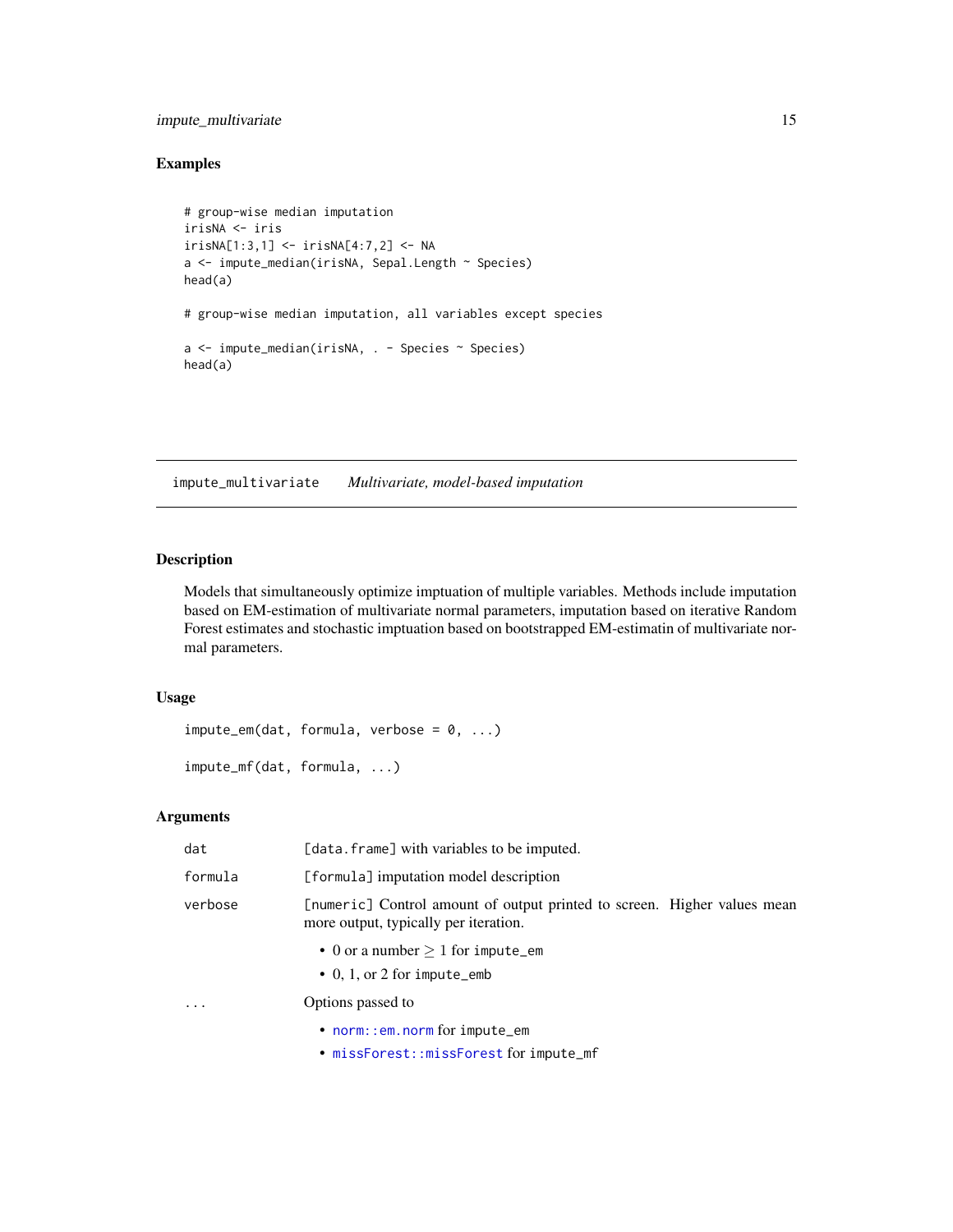#### Model specification

Formulas are of the form

[IMPUTED\_VARIABLES] ~ MODEL\_SPECIFICATION [ | GROUPING\_VARIABLES ]

When IMPUTED\_VARIABLES is empty, every variable in MODEL\_SPECIFICATION will be imputed. When IMPUTED\_VARIABLES is specified, all variables in IMPUTED\_VARIABLES and MODEL\_SPECIFICATION are part of the model, but only the IMPUTED\_VARIABLES are imputed in the output.

GROUPING\_VARIABLES specify what categorical variables are used to split-impute-combine the data. Grouping using dplyr::group\_by is also supported. If groups are defined in both the formula and using dplyr::group\_by, the data is grouped by the union of grouping variables. Any missing value in one of the grouping variables results in an error.

#### Methodology

EM-based imputation with impute\_em only works for numerical variables. These variables are assumed to follow a multivariate normal distribution for which the means and covariance matrix is estimated based on the EM-algorithm of Dempster Laird and Rubin (1977). The imputations are the expected values for missing values, conditional on the value of the estimated parameters.

Multivariate Random Forest imputation with impute\_mf works for numerical, categorical or mixed data types. It is based on the algorithm of Stekhoven and Buehlman (2012). Missing values are imputed using a rough guess after which a predictive random forest is trained and used to reimpute themissing values. This is iterated until convergence.

#### References

Dempster, Arthur P., Nan M. Laird, and Donald B. Rubin. "Maximum likelihood from incomplete data via the EM algorithm." Journal of the royal statistical society. Series B (methodological) (1977): 1-38.

Stekhoven, D.J. and Buehlmann, P., 2012. MissForest—non-parametric missing value imputation for mixed-type data. Bioinformatics, 28(1), pp.112-118.

impute\_proxy *Impute by variable derivation*

#### Description

Impute missing values by a constant, by copying another variable computing transformations from other variables.

#### Usage

```
impute_proxy(dat, formula, add_residual = c("none", "observed", "normal"), ...)
impute_const(dat, formula, add_residual = c("none", "observed", "normal"), ...)
```
<span id="page-15-0"></span>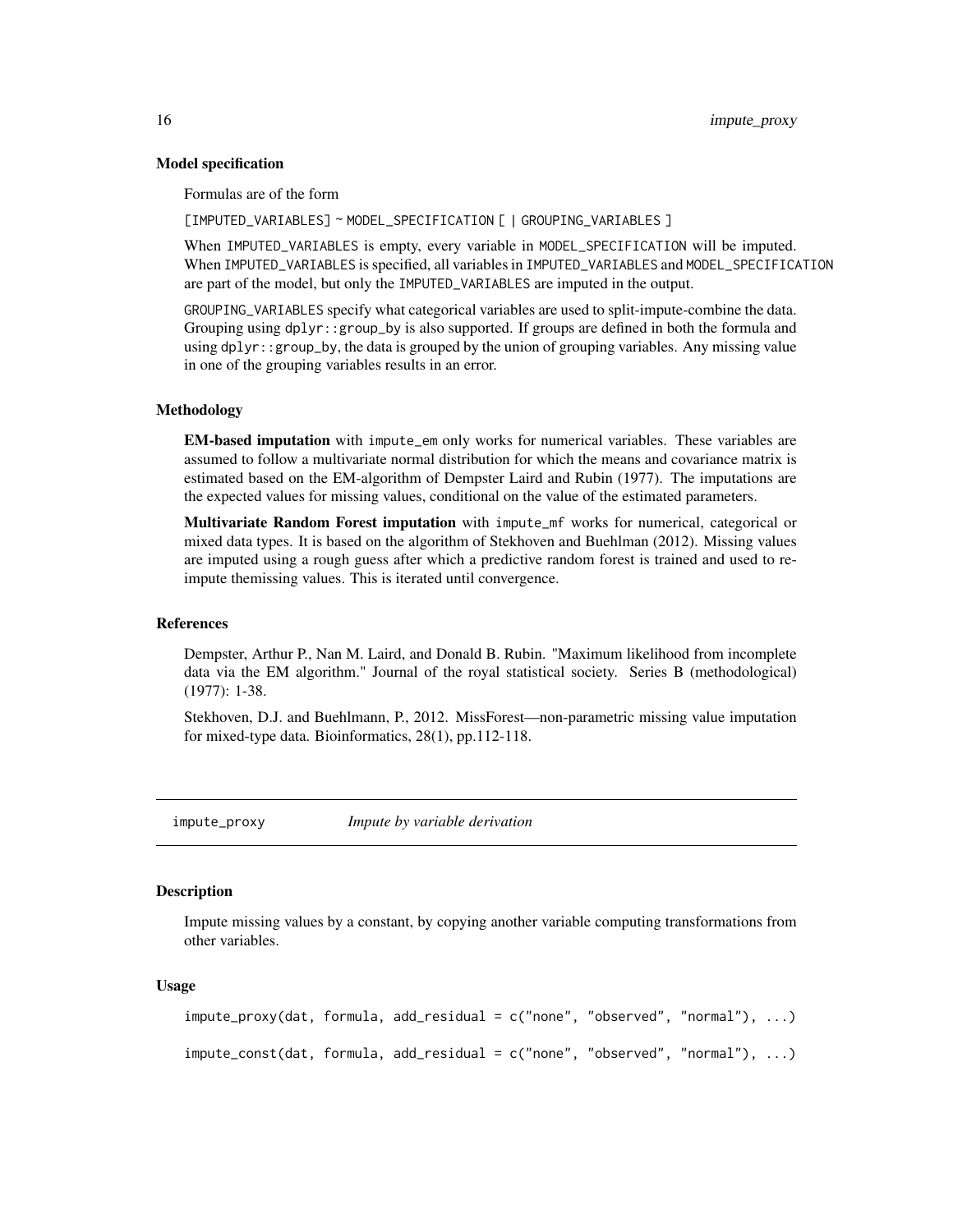### impute\_proxy 17

#### **Arguments**

| dat          | [data.frame], with variables to be imputed and their predictors.                                                                                                                                                                                                                                                                                               |
|--------------|----------------------------------------------------------------------------------------------------------------------------------------------------------------------------------------------------------------------------------------------------------------------------------------------------------------------------------------------------------------|
| formula      | [formula] imputation model description (See Model description)                                                                                                                                                                                                                                                                                                 |
| add_residual | [character] Type of residual to add. "normal" means that the imputed value is<br>drawn from N(mu, sd) where mu and sd are estimated from the model's residuals<br>(mu should equal zero in most cases). If add_residual = "observed", residu-<br>als are drawn (with replacement) from the model's residuals. Ignored for non-<br>numeric predicted variables. |
| $\cdots$     | Currently unused                                                                                                                                                                                                                                                                                                                                               |

#### Model Specification

Formulas are of the form

IMPUTED\_VARIABLES ~ MODEL\_SPECIFICATION [ | GROUPING\_VARIABLES ]

The left-hand-side of the formula object lists the variable or variables to be imputed.

For impute\_const, the MODEL\_SPECIFICATION is a single value and GROUPING\_VARIABLES are ignored.

For impute\_proxy, the MODEL\_SPECIFICATION is a variable or expression in terms of variables in the dataset that must result in either a single number of in a vector of length nrow(dat).

If grouping variables are specified, the data set is split according to the values of those variables, and model estimation and imputation occur independently for each group.

Grouping using dplyr::group\_by is also supported. If groups are defined in both the formula and using  $d$ plyr::group\_by, the data is grouped by the union of grouping variables. Any missing value in one of the grouping variables results in an error.

#### Examples

```
irisNA <- iris
irisNA[1:3,1] <- irisNA[3:7,2] <- NA
# impute a constant
a \leq impute_const(irisNA, Sepal.Width \sim 7)
head(a)
a \leftarrow impute_proxy(irisNA, Sepal.Width ~ 7)
head(a)
# copy a value from another variable (where available)
a <- impute_proxy(irisNA, Sepal.Width ~ Sepal.Length)
head(a)
# group mean imputation
a <- impute_proxy(irisNA
  , Sepal.Length ~ mean(Sepal.Length,na.rm=TRUE) | Species)
head(a)
```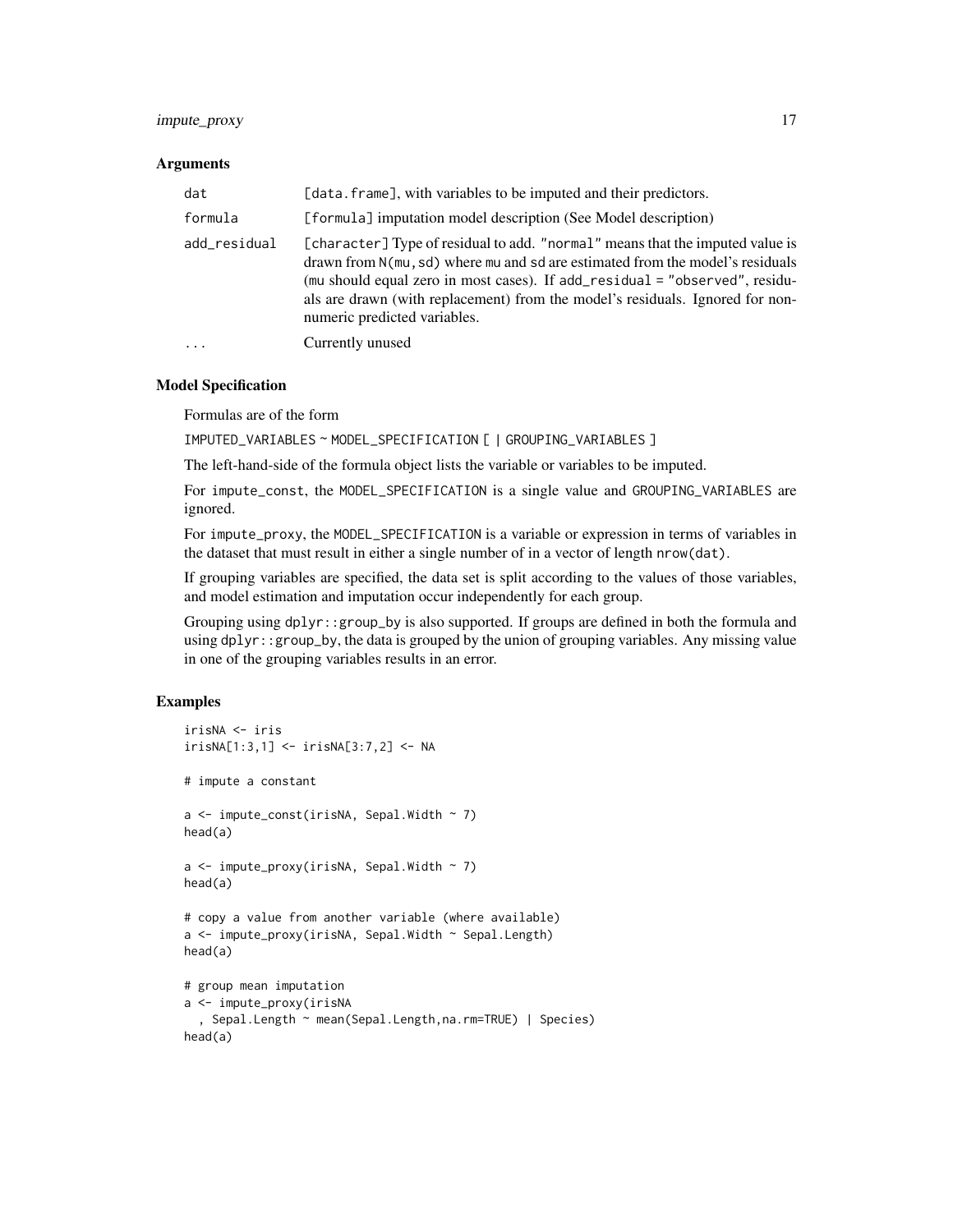```
# random hot deck imputation
a <- impute_proxy(irisNA, Sepal.Length ~ mean(Sepal.Length, na.rm=TRUE)
, add_residual = "observed")
# ratio imputation (but use impute_lm for that)
a <- impute_proxy(irisNA,
 Sepal.Length ~ mean(Sepal.Length,na.rm=TRUE)/mean(Sepal.Width,na.rm=TRUE) * Sepal.Width)
```
na.roughfix *Rough imputation for handling missing predictors.*

### Description

This function is re-exported from [randomForest:na.roughfix](#page-0-0) when available. Otherwise it will throw a warning and resort to options("na.action")

#### Usage

```
na.roughfix(object, ...)
```
#### Arguments

| object                  | an R object caryying data (e.g. data. frame) |
|-------------------------|----------------------------------------------|
| $\cdot$ $\cdot$ $\cdot$ | arguments to be passed to other methods.     |

<span id="page-17-1"></span>na\_status *Show the number of (remaining) missing values.*

#### Description

Quick indication of the amount and location of missing values.

#### Usage

```
na_status(
  x,
  show_only_missing = TRUE,
  sort_columns = show_only_missing,
  show_message = TRUE,
  ...
\mathcal{E}
```
<span id="page-17-0"></span>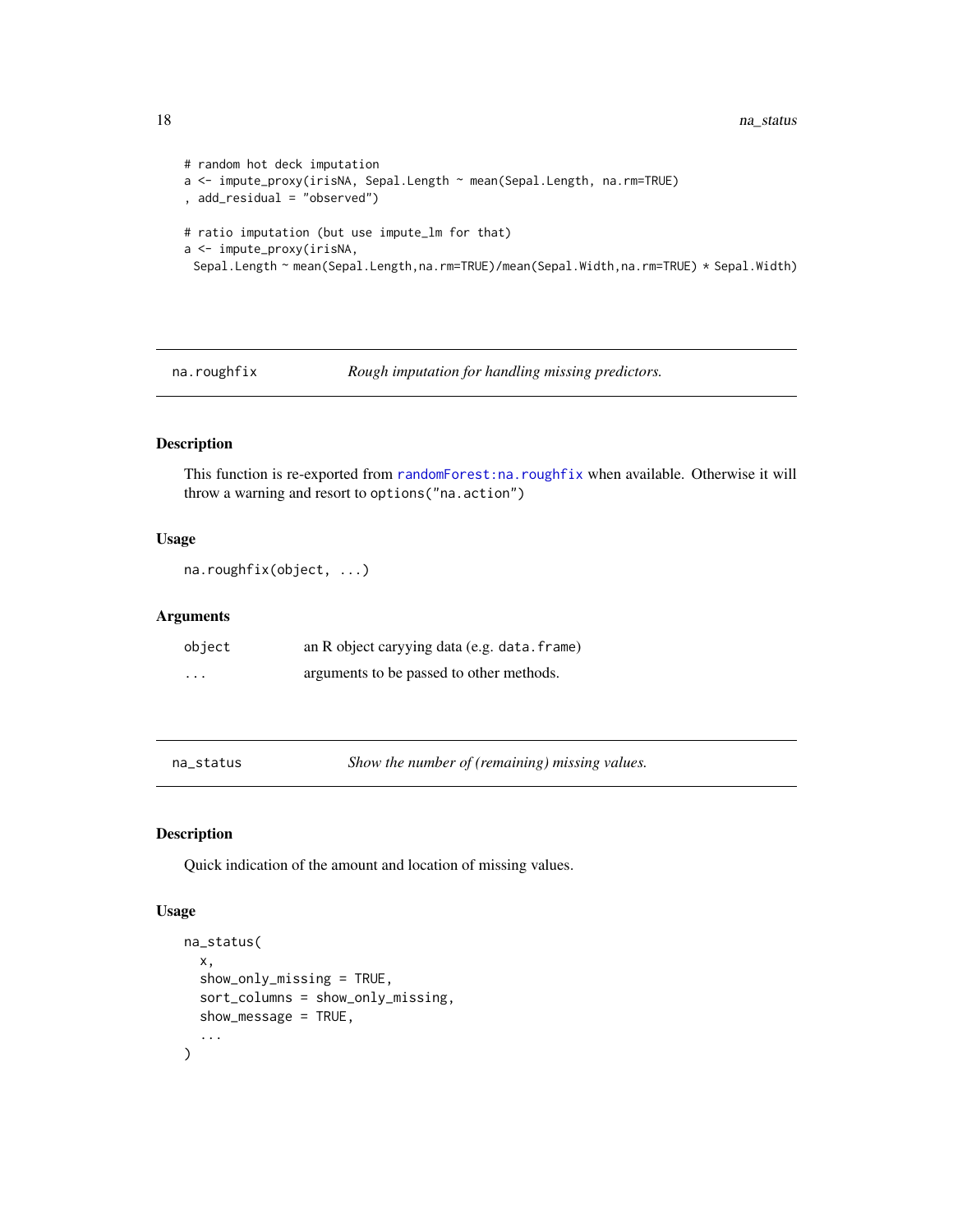# <span id="page-18-0"></span>simputation 19

# Arguments

| x                 | an R object caryying data (e.g. data. frame)                               |  |
|-------------------|----------------------------------------------------------------------------|--|
| show_only_missing |                                                                            |  |
|                   | if TRUE only columns with NA's will be printed.                            |  |
| sort_columns      | If TRUE the columns are sorted descending by the number of missing values. |  |
| show_message      | if TRUE message will be printed.                                           |  |
| $\cdots$          | arguments to be passed to other methods.                                   |  |

#### Value

data.frame with the column and number of NA's

# See Also

[glimpse\\_na](#page-2-1)

# Examples

```
irisNA <- iris
irisNA[1:3,1] <- irisNA[3:7,2] <- NA
na_status(irisNA)
# impute a constant
a <- impute_const(irisNA, Sepal.Width ~ 7)
na_status(a)
```
simputation *simputation*

# Description

A package to make imputation simpler.

# Details

To get started, see the [introductory vignette.](../doc/intro.html)